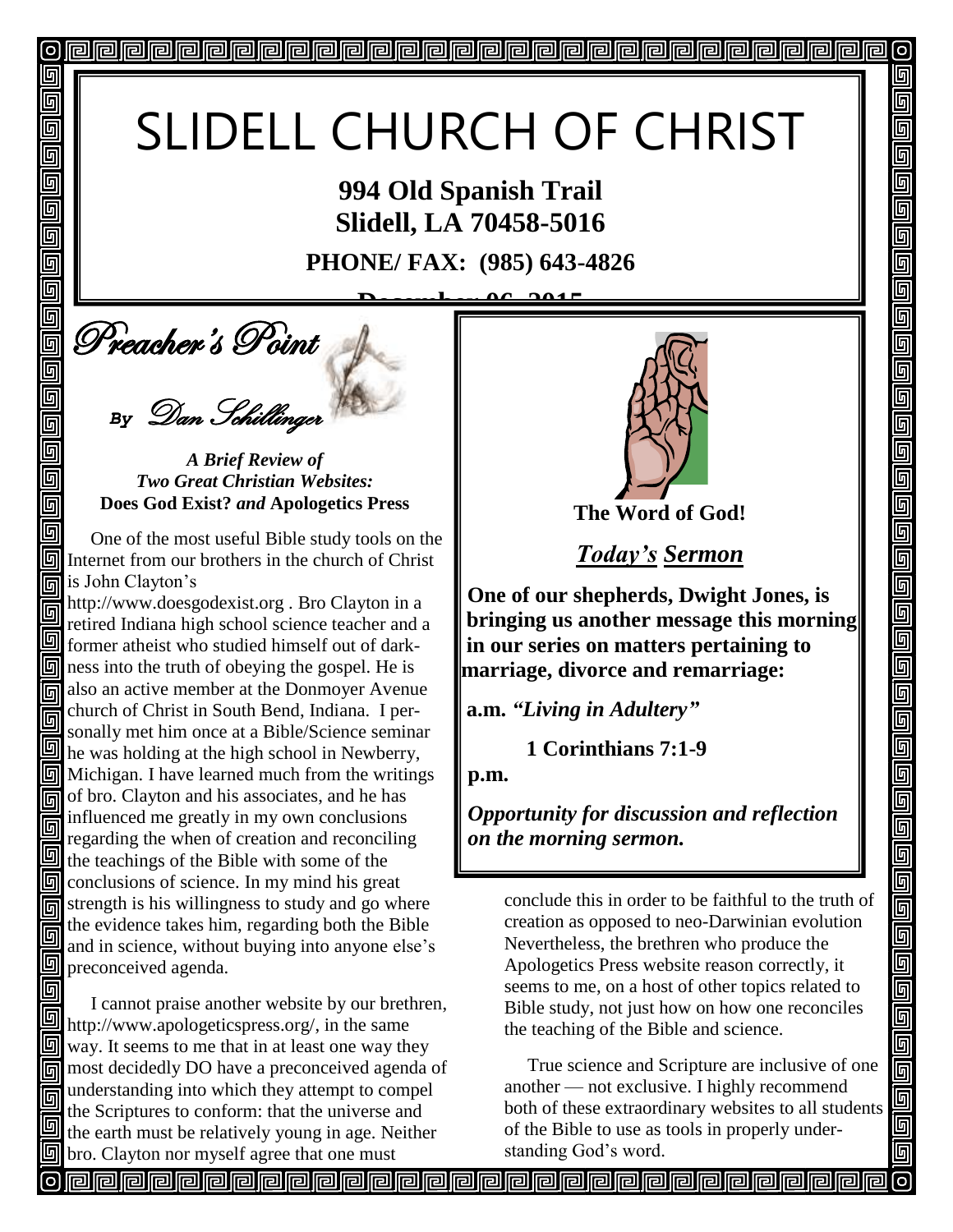# <u>o pada pada ata ang pagkatang pagkatang pagkatang pagkatang pagkatang pagkatang pagkatang pagkatang pagkatang </u>

# Sermon Series Reminder!

回

回

同  $\overline{\overline{\mathsf{g}}}$ 

Ō  $\overline{\mathsf{G}}$ 靣 回 回 回  $\Box$ 回 回 回 靣 回 同 同

回

同

同 回 回

回 同 同 回

Continuing our Sunday morning sermon series on discerning God's will as it pertains to matters of marriage, divorce and remarriage, one of our shepherds, Dwight Jones, is presenting his third message (sixth in our series) this morning. All three of our elders are planning on taking turns to preach most of the remaining sermons.

# "*REMEMBER IN PRAYER &* " *ENCOURAGE"*

~ ~ ~ ~ ~ ~ ~ ~ ~ ~

#### **The victims of continuing Islamic terrorism around the world**

The family of **Dan Alderete**, a former member here, who passed away from cancer in San Antonio, Texas on Friday, 27 November (the day after Thanksgiving).

回 There were two deaths' in Joyce Carter's extended family recently: **Peggy Bourgeois** 回 (Joyce's first cousin), and **Presley Vincent**,  $\Box$  (Joyce's more comparison), who died in a car acci**d** dent in Lafayette on Thanksgiving Day. Pray for **Joyce and the other family members in their** sorrow. 同

回  **Lester Lee** (father of the boss of Paul Morag- $\mathbb{F}$  ne, Jr) – has pancreatic cancer and is having surgery tomorrow.

回  **Roger Waters** (Shirley Fowler's brother, of  $\boxed{5}$  Granada, MS) – recently diagnosed with lung cancer. He has just begin his first chemotherapy sessions. 回

 **Tim Woods** (husband of Jesse Fowler's niece) - has colon cancer that has metastasized into his lungs. Doctors do not give him long to live.

 **Robbie Miller** (friend of the Molinas) - experiencing heart trouble on top of long-time kidney dialysis.

 **Marvin Phillips** (well-known former minister at the Garnett Road church in Tulsa, OK, who led the Soul-Winning Workshops there) - in hospice care with heart problems.

 **Dan Ledford** (a preacher of the church in Alabama) - diagnosed as having a brain tumor. Alexis

 The father-in-law of **Nancy Reece** (a member at the Tammany Oaks church) - hospitalized in Iowa with dementia and other problems.

 **Martha Swint** (a member at the Tammany Oaks church) – age 82, suffered a recent heart attack.

 **Kimberley Carter** - diagnosed with Epstein-Barr syndrome (mononucleosis).

 **Larry Covington** (co-worker of Dorsie's) hospitalized in an ICU in Jackson, MS with breathing difficulties and low oxygen.

 **Paul Moragne** - recovering from gall bladder removal surgery last week in Bogalusa.

 **Rose Acker** - is experiencing periodic brief hospitalizations for congestive heart fluid retention

 **Ronald Molina** (Gerald's brother, in E. Tennessee) - receiving radiation treatments for prostate cancer.

 **Roger Whitley** (in-law of the Moragnes) suffering from emphysema in North Carolina.

 **Angel Mangus** (of Houston, TX, niece of Carl Mangus) - afflicted with inoperable stage 4 brain cancer.

 **Jase Roig** (premature infant son of Colton Roig) - pray for God's healing hand to be upon through his long-term health problems of an arachnoid cyst in his brain, and cardiac openings that have not yet healed.

 **Jessica Jackson** (daughter of a friend of George Roig) - age 26, suffering chronic headaches and depression which have only recently begun.

 **Marie Peterson** - recovering at home from recent surgery.

**Mildred Tymkiw** - continuing her recovery at

[ට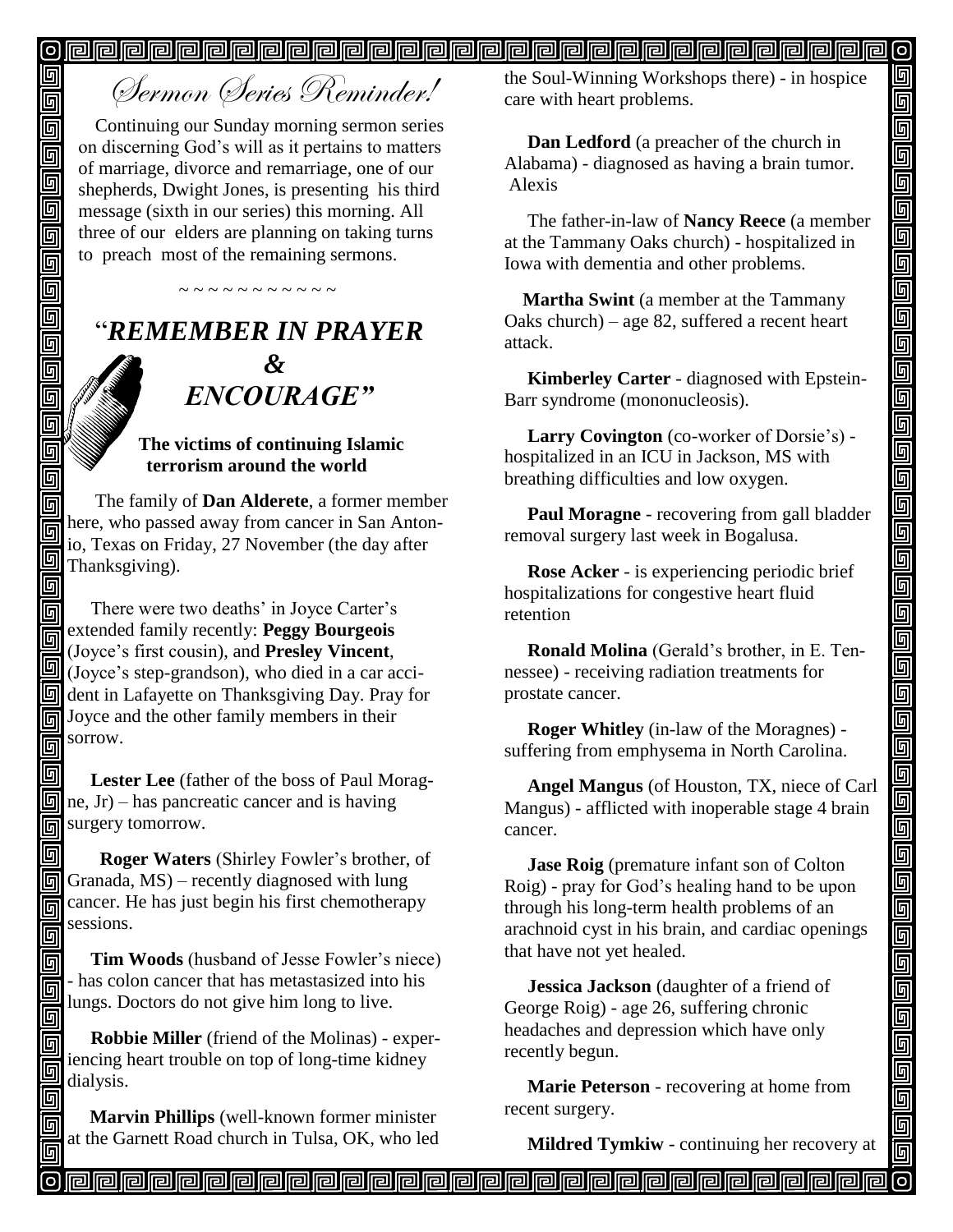**her daughter's home here in Slidell. Calls are very** much appreciated, but not visits please at this  $\vec{p}$  time.

同  **Jerry Kimbrough** (former member here, now at the church of Christ at S. Baton Rouge) - diagnosed with cancer in his eye, and will be undergoing chemotherapy soon. 回 ĺ

同

回 回 回 面 回 回 同 同

回 回 回 回 画

回 同 回 回 靣 回 回 回 回

回 同 回

回 靣

回

同

回

 **Shirley Ervin** - thanksgiving that she is heal-П ing following recent neck surgery and is striving 回 now to return to normal activity levels. 回

 **Stephanie Smith** (sister of Kevin Cox) - needs surgery for her right shoulder, but a calcium deficiency won't permit this now.

**Zach Steele** - suffering now from abnormal cells in his blood called myelodysplastic syndrome (MDS). It is what can be called a "second cancer." It's not cancer, but can be, and in his case is a result/side effect of previous treatments for cancer.

Zach will be having chemo and selective radiation treatments periodically for the foreseeable future.

**Rosa Nuñez** (good friend of the Vargas family) - having serious painful health problems.

**Jessica Fowler** (Jesse and Shirley's granddaughter, a resident of Lockport, LA**) -** facing severe personal problems.

**Terri Jones** - pray that she'll come to feel better through her negative phases in her Epstein-Barr disorder.

**Dale Epperley** - awaiting a new prosthesis that will relieve the pain and inflammation in his leg.

**Gerald Molina** - still seeing doctors for spinal stenosis.

**Sharon Honoré** (sister of Anita, and a member at the Crowder Blvd. church) - has advanced breast cancer.

 **Clara Leonard** - overall pain continues to subside somewhat, though her ankle bothers her now.

 **Bobby Leonard** - awaiting test results from

his recent appointment with a kidney specialist.

回 回 画

画

d<br>90

<u>gga</u>

00000000

800000

واواواواواواواواوا

ud al

<u>s g g</u>

io<br>Die

 $\blacksquare$ 

靣

 **Alexis Leonard** (Joyce Carter's granddaughter) – recovering very well following the surgical removal of recently implanted knee hardware.

 **Devon Nelson** (Roig's grandson) - has recently enlisted in the U.S. Army (November 3), and has begun basic training at Fort Benning, GA.

 **Marisol Vargas** - still gone to her parents' home in Costa Rica to care for her mother, **Maria Aurelia Alsaro**, who has recovered very well from two recent infections. Pray for Robert too, as he gets by in Marisol's absence.

**Pray for all who are travelling.**

**Pray for Latino evangelism in our area.**

**Pray for our elders: Courtney Cheri, Dwight Jones and Gerald Molina.**

**Pray for President Obama and all our elected officials.**

**Pray for our men and women in our armed forces, both here and abroad!**

> *The Old Testament Narratives: Their Proper Use (continued)*

**~ ~ ~ ~ ~ ~ ~ ~ ~ ~ ~**

Adapted from Fee & Stuart, *How to Read the Bible for All Its Worth* (3rd edition)

*Principles for Interpreting Narratives*

*The Ruth Narrative* (continued)

 Again, we get a lot of important information implicitly from the narrative. This information is valuable to us, and helps us follow the narrative and interpret it. And yet it is information that is not made available to us explicitly.

3. The narrative tells us implicitly that this story is part of the background to the ancestry of King David--and by extension, therefore, to Jesus Christ. Look at 4: 17-21. The brief genealogy in verse 17 and the fuller genealogy in verses 18-21

வ